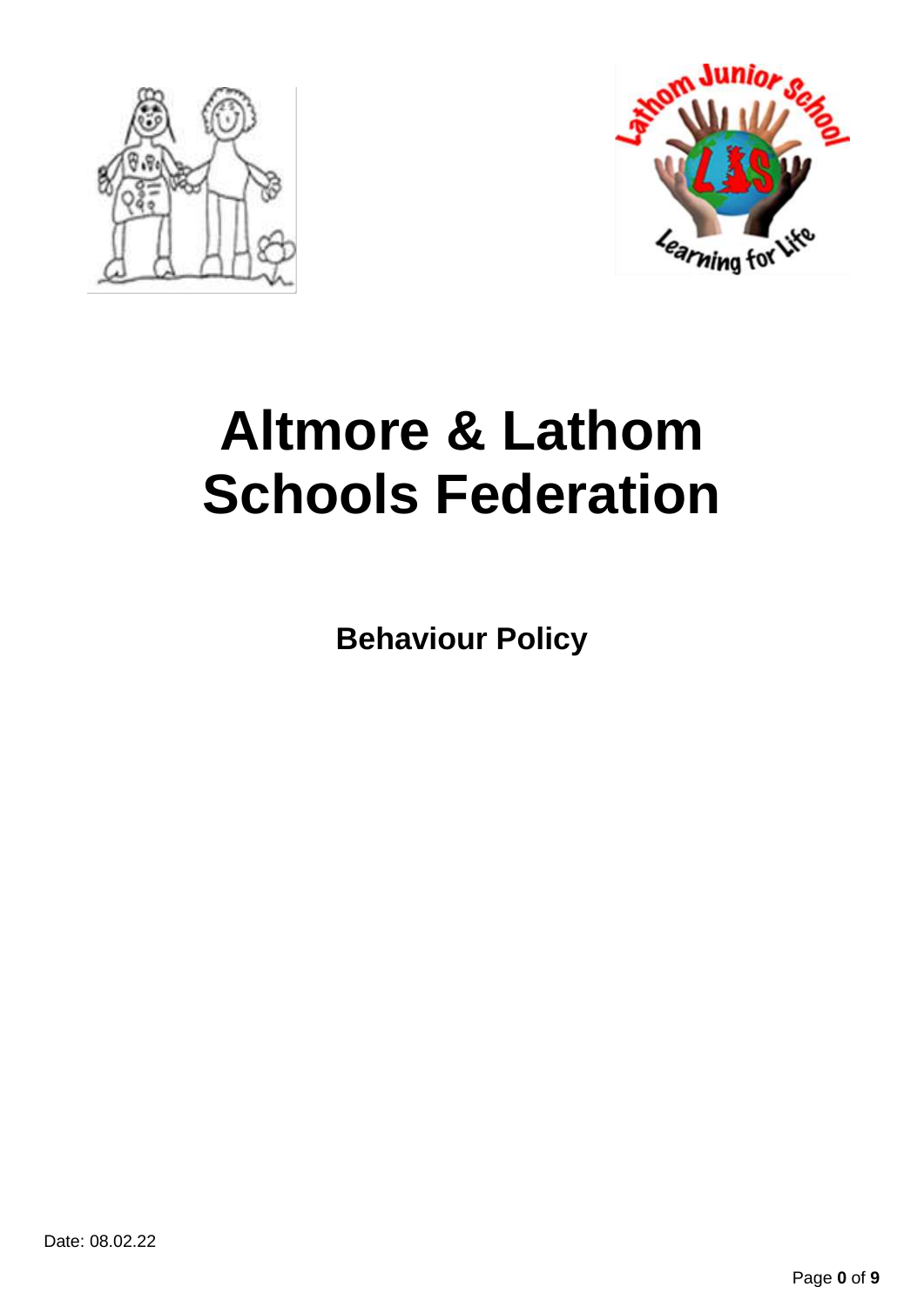| <b>Contents</b> |                                       | Page           |
|-----------------|---------------------------------------|----------------|
|                 | 1. Aims                               |                |
|                 | 2. Definitions                        | $\overline{2}$ |
| 3.              | <b>Bullying</b>                       | 3              |
| 4.              | Roles and responsibilities            | 3              |
| 5.              | Pupil code of conduct                 | 4              |
| 6.              | <b>Rewards and sanction</b>           | 4              |
|                 | 7. Behaviour management               | 6              |
|                 | 8. Exclsion                           |                |
|                 | 9. Pupil transition                   |                |
|                 | 10. Training                          |                |
|                 | 11. Monitoring arrangements           |                |
|                 | 12. Links with other policies         |                |
|                 | 13. Statement of behaviour principles | 8              |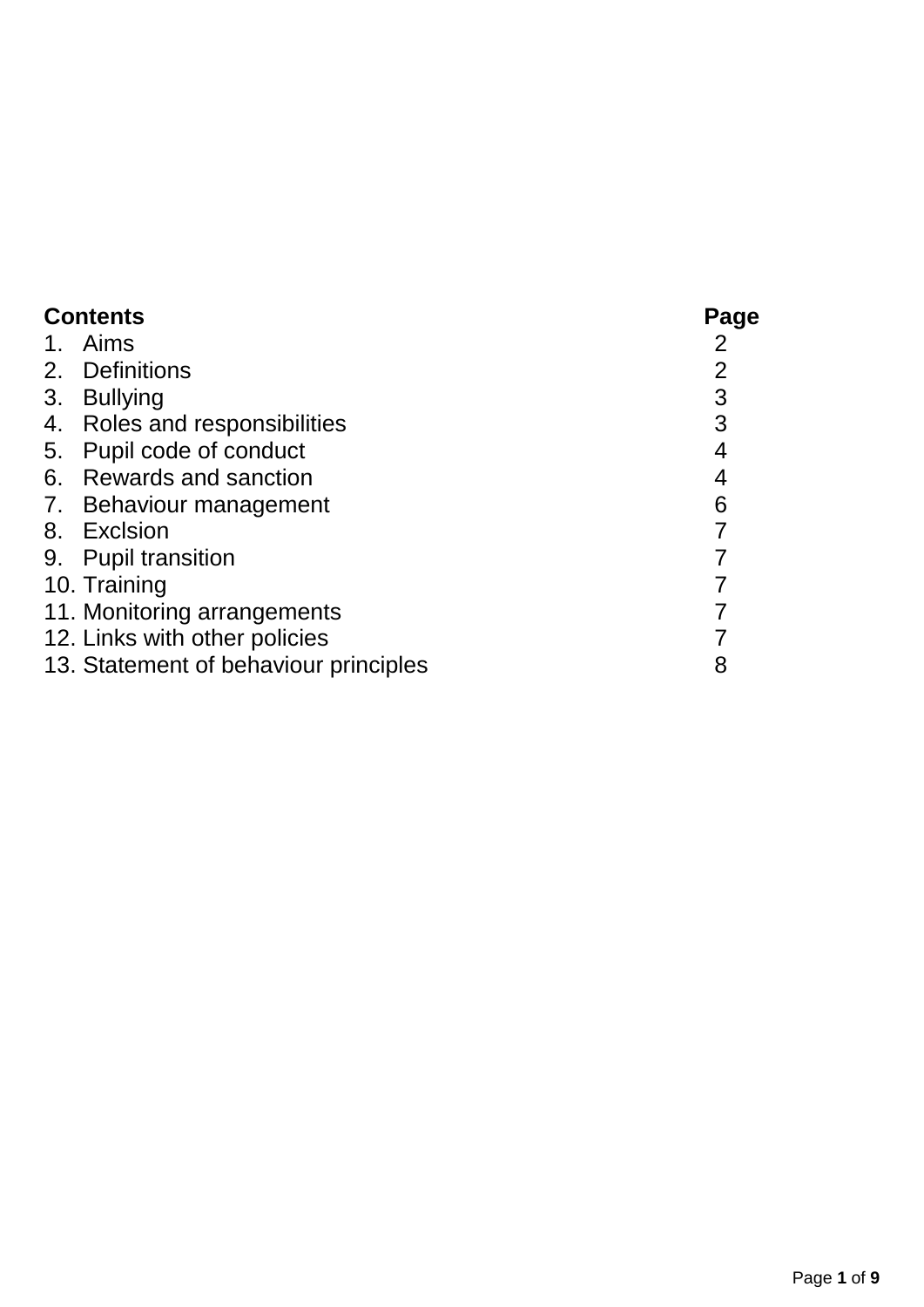# **Aims:**

At Altmore & Lathom Schools Federation we aim to promote the values of respect for others, consideration, responsibility, honesty, reliability and perseverance. We aim to develop well-behaved, well-motivatedlearners with high self-esteem.

High expectations are the key to successful behaviour management and through our policy of promoting good behaviour we aim to highlight the positive and encourage children to develop a high degree of self-control and independence. Children should be able to make effective and sensible choices and take responsibility for their actions.

The behaviour of children is the collective responsibility of all members of staff. We recognise the linkbetween good behaviour and academic success. Therefore, we aim to create a calm and purposeful learning environment in which all children will be able to achieve their best.

This policy aims to:

- Provide a consistent approach to behaviour management
- Define what we consider to be unacceptable behaviour, including bullying and discrimination
- Outline how pupils are expected to behave
- Summarise the roles and responsibilities of different people in the school community with regards to behaviour management
- Outline our system of rewards and sanctions

This policy is based on advice from the Department for Education (DfE) on:

[Behaviour and discipline in schools](https://www.gov.uk/government/publications/behaviour-and-discipline-in-schools) [Searching, screening and confiscation at school](https://www.gov.uk/government/publications/searching-screening-and-confiscation) [The Equality Act 2010](https://www.gov.uk/government/publications/equality-act-2010-advice-for-schools) [Keeping Children Safe in Education](https://www.gov.uk/government/publications/keeping-children-safe-in-education--2) [Use of reasonable force in schools](https://www.gov.uk/government/publications/use-of-reasonable-force-in-schools) [Supporting pupils with medical conditions at school](https://www.gov.uk/government/publications/supporting-pupils-at-school-with-medical-conditions--3) It is also based on the [special educational needs and disability \(SEND\) code of practice.](https://www.gov.uk/government/publications/send-code-of-practice-0-to-25)

# **In addition, this policy is based on:**

- Section 175 of the [Education Act 2002,](http://www.legislation.gov.uk/ukpga/2002/32/section/175) which outlines a school's duty to safeguard and promote the welfare of its pupils
- Sections 88-94 of the [Education and Inspections Act 2006,](http://www.legislation.gov.uk/ukpga/2006/40/section/88) which require schools to regulate pupils' behaviour and publish a behaviour policy and written statement of behaviour principles, and give schools the authority to confiscate pupils' property
- [DfE guidance](https://www.gov.uk/guidance/what-maintained-schools-must-publish-online#behaviour-policy) explaining that maintained schools must publish their behaviour policy online

# **Definitions**

**Misbehaviour** is defined as:

- Disruption in lessons, in corridors between lessons, and at break and lunchtimes
- Poor attitude

**Serious misbehaviour** is defined as:

- Repeated breaches of the school rules
- Any form of bullying
- Sexual violence, such as rapes, assault by penetration, or sexual assault (intentional sexual touching without consent)
- Sexual harassment Sexual harassment, meaning unwanted conduct of a sexual nature, such as:
	- Sexual comments
	- Sexual jokes or taunting
	- Physical behaviour like interfering with clothes
	- Online sexual harassment such as unwanted sexual comments and messages (including on social media), sharing of nude or semi-nude images and/or videos, or sharing of unwanted explicit content
- Vandalism
- Theft
- Fighting
- Smoking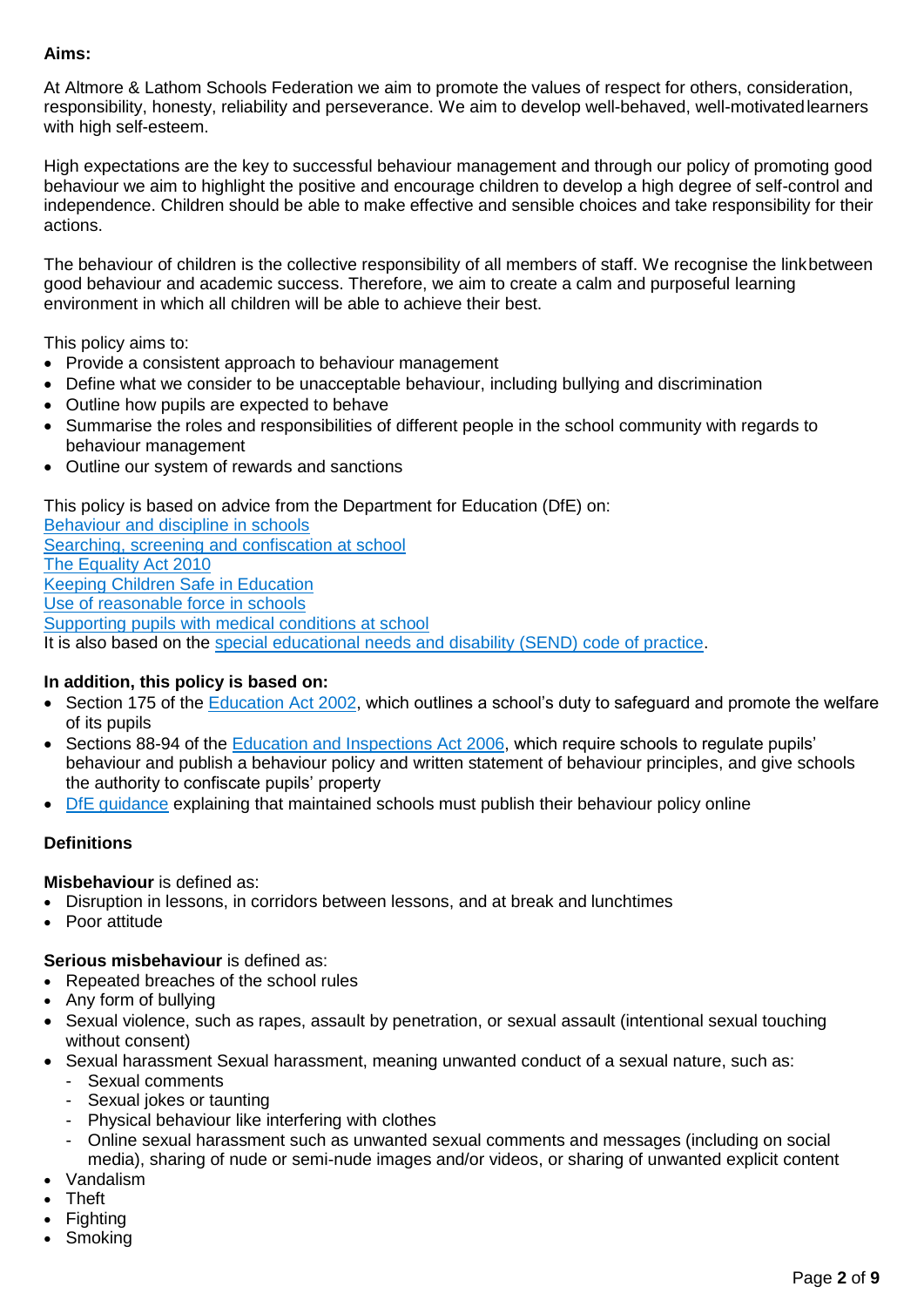- Racist, sexist, homophobic or discriminatory behaviour
- <span id="page-3-0"></span> [Possession of any prohibited items. These are:](#page-3-0)
	- [Knives or weapons](#page-3-0)
	- **[Alcohol](#page-3-0)**
	- **[Illegal drugs](#page-3-0)**
	- [Stolen items](#page-3-0)
	- [Tobacco and cigarette papers](#page-3-0)
	- **[Fireworks](#page-3-0)**
	- [Pornographic images](#page-3-0)
	- [Any article a staff member reasonably suspects has been, or is likely to be, used to commit an offence,](#page-3-0)  [or to cause personal injury to, or damage to the property of, any person \(including the pupil\)](#page-3-0)

# **Bullying**

**Bullying** is defined as the repetitive, intentional harming of one person or group by another person or group, where the relationship involves an imbalance of power.

Bullying is, therefore:

- Deliberately hurtful
- Repeated, often over a period of time
- Difficult to defend against

Bullying can include:

| <b>Type of Bullying</b>                                                                                                                                   | <b>Definition</b>                                                                                                                                                                   |
|-----------------------------------------------------------------------------------------------------------------------------------------------------------|-------------------------------------------------------------------------------------------------------------------------------------------------------------------------------------|
| • Emotional                                                                                                                                               | Being unfriendly, excluding, tormenting                                                                                                                                             |
| • Physical                                                                                                                                                | Hitting, kicking, pushing, taking another's belongings, any use of<br>violence                                                                                                      |
| Prejudice-based and discriminatory,<br>including:<br>Racial<br>Faith-based<br>Gendered (sexist)<br>Homophobic/biphobic<br>Transphobic<br>Disability-based | Taunts, gestures, graffiti, or physical abuse focused on a particular<br>characteristic (e.g. gender, race, sexuality)                                                              |
| • Sexual                                                                                                                                                  | Explicit sexual remarks, display of sexual material, sexual gestures,<br>unwanted physical attention, comments about sexual reputation or<br>performance, or inappropriate touching |
| Direct or indirect verbal                                                                                                                                 | Name-calling, sarcasm, spreading rumours, teasing                                                                                                                                   |
| • Cyber-bullying                                                                                                                                          | Bullying that takes place online, such as through social networking<br>sites, messaging apps or gaming sites                                                                        |

Details of our school's approach to preventing and addressing bullying are set out in our anti-bullying strategy

# **Roles and Responsibilities**

# **The Governing Board**

- The Governing Board is responsible for reviewing and approving the written statement of behaviour principles.
- The Governing Board will also review this behaviour policy in conjunction with the Executive Headteacher/Heads of School and monitor the policy's effectiveness, holding them to account for its implementation.

# **The Head Teacher**

- The Executive Headteacher/Heads of School are responsible for reviewing this behaviour policy in conjunction with the Governing Board giving due consideration to the school's statement of behaviour principles. The Executive Headteacher/Heads of School will also approve this policy.
- Executive Headteacher/Heads of School will ensure that the school environment encourages positive behaviour and that staff deal effectively with poor behaviour, and will monitor how staff implement this policy to ensure rewards and sanctions are applied consistently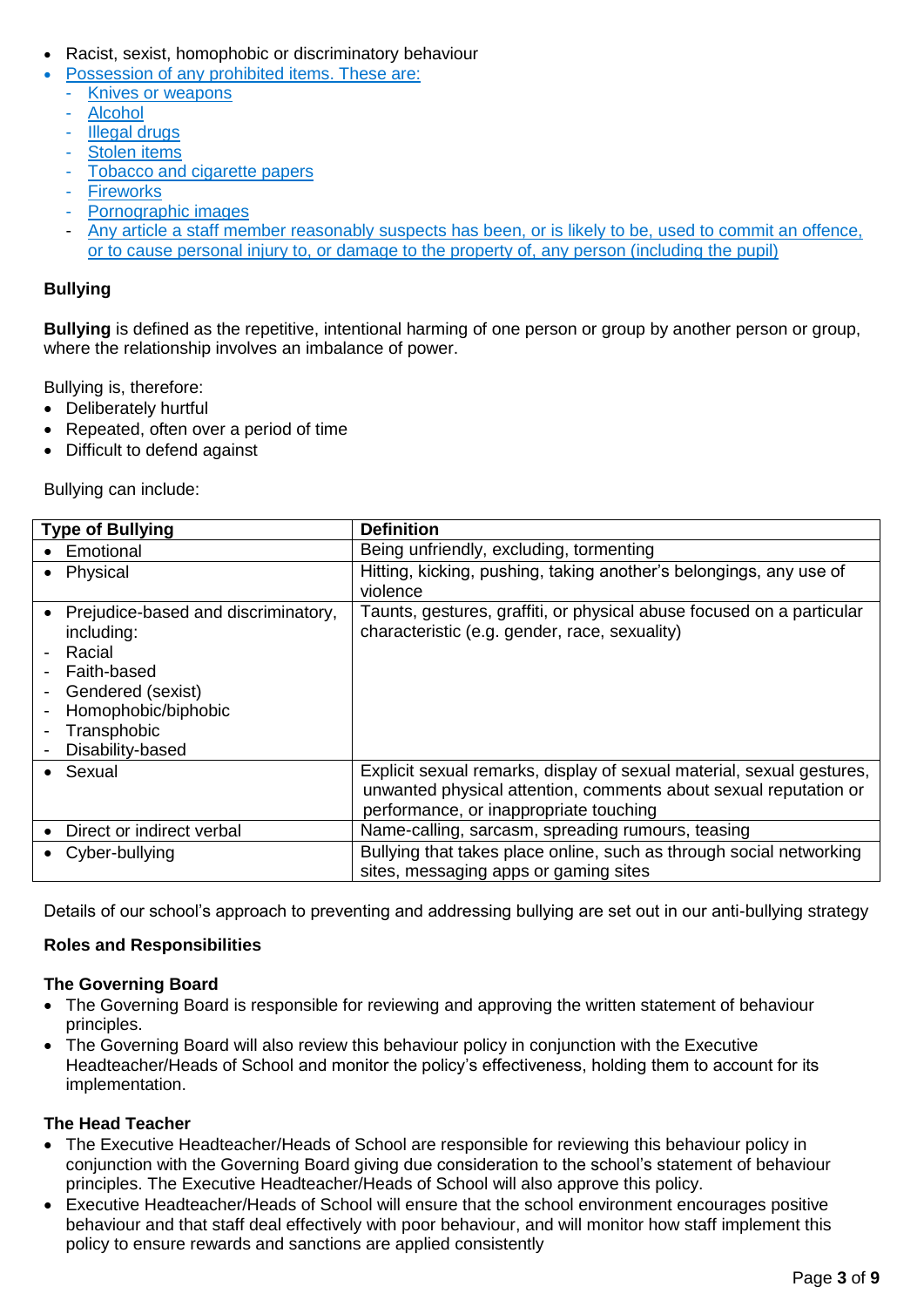# **Staff**

Staff are responsible for:

- Implementing the behaviour policy, consistently
- Modelling positive behaviour
- Providing a personalised approach to the specific behavioural needs of particular pupils
- Recording behaviour incidents
- The Senior Leadership Team will support staff in responding to behaviour incidents.

# **Parents**

Parents are expected to:

- Support their child in adhering to the pupil behaviour expectations and code pof conduct
- Inform the school of any changes in circumstances that may affect their child's behaviour
- Discuss any behavioural concerns with the Class Teacher, promptly

# **Pupil Code of Conduct**

Pupils are expected to:

- Behave in an orderly and self-controlled way
- Show respect to members of staff and each other
- In class, make it possible for all pupils to learn
- Move quietly around the school
- Treat the school buildings and school property with respect
- Accept sanctions when given
- Refrain from behaving in a way that brings the school into disrepute, including when outside school

# **Rewards and Sanctions**

# **Rewards:**

- In Yr R, KS1 and KS2 the traffic light system ensures that **all** children start on *green* every day and continue to stay on green unless their behaviour changes. In the Infant school, class dojos are also used as an incentive.
- In KS2 the 'Going for Gold Star' system is used for pupils who can progress from *green* to gold when they make exceptional learning and good behaviour choices. The teacher praises children in their class and at the end of the day, the class will recognise good behaviour.
- In KS2 children who have been on the star every day in the week wear the class 'VIP' badge, and receive a 'Gold Certificate' - this changes on a weekly basis. Children in KS2 also have a VIP lunch with a member of the Leadership Team/Year Group Leader.
- In KS2, to encourage children to take collective responsibility for their behaviour, an 'Outstanding Class of The Week' certificate is awarded. A certificate is given if 100% of children remain on *green* in thatweek. The certificate encourages children to remind each other of the importance of making sensible/good choices for the benefit of the whole class, promoting a sense of collective responsibility. The class with the most certificates will get a trophy for the term.
- In KS1, children are also nominated for weekly recognition in the *Altmore Achievers* assemblies, receiving a certificate to take home, as well as being uploaded onto the class's Seesaw platform.

# **EYFS and KS1 Consequences:**

Children who decide not to choose the correct behaviour:

- In Nursery, behaviour expectations and boundaries are consistently modelled and children are supported to achieve the standard expected for the child's age and stage of development.
- In Yr R and KS1 if children are not able to keep to the class rules they are moved to *amber* and then *red* if needed. The teacher supports them to move back to *green* through recognising positive behaviour choices. Class dojo points support this process.

# **EYFS**

 If a child is not making the correct choices then the child will be moved to *amber* and the teacher will look for positive behaviour to move the child back to *green*. They may be moved onto *red* if they do not make positive choices. Teachers may talk to a parent about their child's behaviour and discuss how they can make a change together, according to the child's specific situation, needs.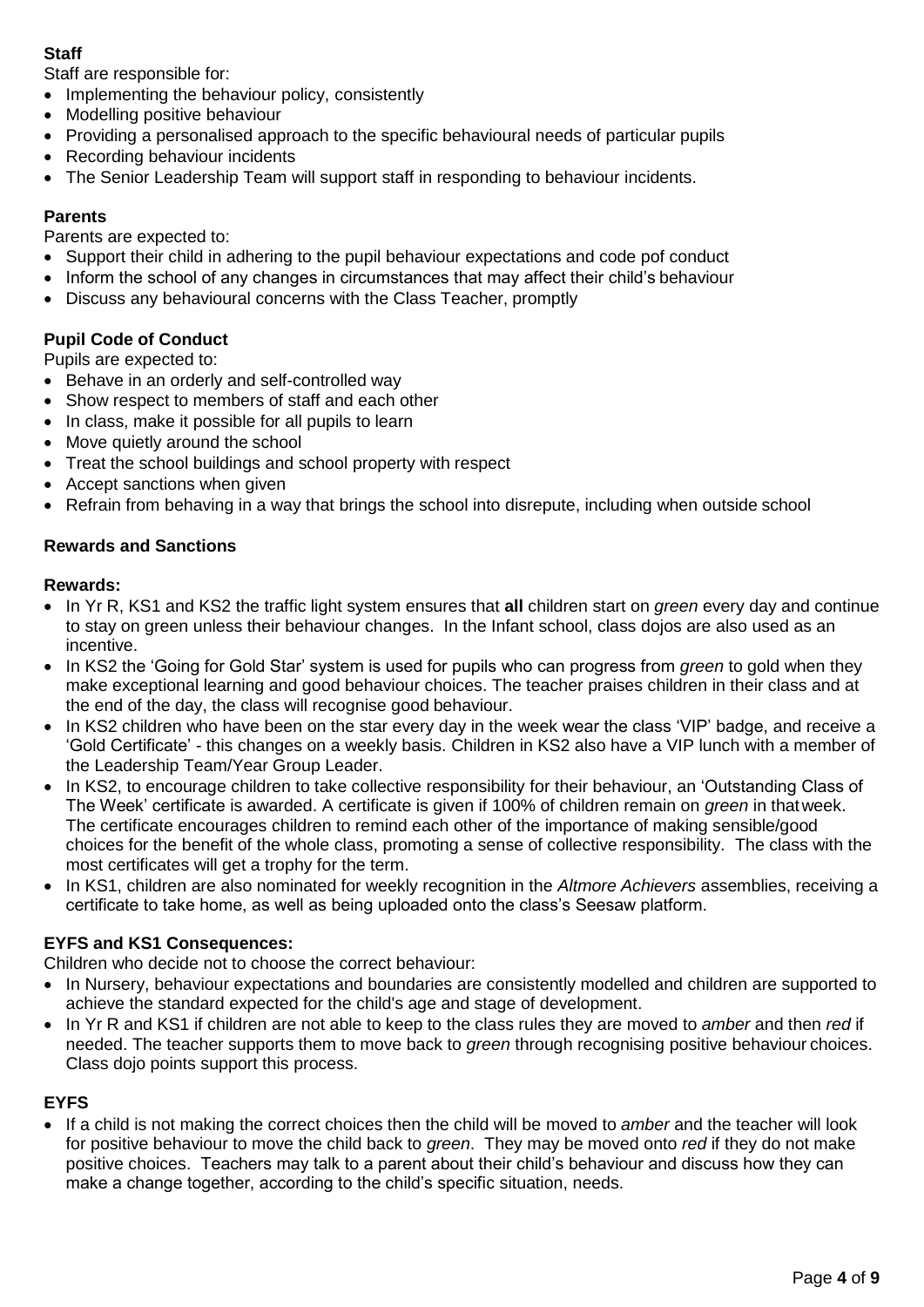# **KS1**

- If they continue to make the wrong choices then they are moved to *red* this is down to the teacher's discretion. This will be recorded in a class behaviour book where the AHT in charge of the Year Group will keep track. There will be a slip to go home to notify parents of behaviour if they have been on *red*.
- If a child continually makes wrong choices they are given 'time out' or sent to another class to complete their work.
- If they are on red then the Class Teacher will take time to discuss the choices with the child. If a child does not respond to the traffic light system and consistently disrupts the learning in the classroom, the teacher will discuss this with the parents, with AHT involved in the discussion.
- Being sent to a member of the Leadership Team for time out is an additional sanction.
- Also for those children who need it there will be a 'home school book'where the school and home are able to communicate about the child's behaviour and are able to set targets for the child to reach. This will be a decision between the Class Teacher and a member of the Leadership Team.

# **KS2 Consequences:**

Children who do not make good behaviour choices:

- Can move from *green* to *amber* this is through Teacher's discretion.
- If they continue to make the wrong choices then they are moved to red; this is done by Teacher's discretion.
- If a child reaches *red* on the traffic lights before playtime they will miss some of their playtime as a consequence. Class Teachers send children to the Reflection Room where staff on duty will support the child to complete a reflection sheet, with the Class Teacher who has put child on *red.* This needs to be done so they do not lose the whole of their playtime.
- If a child reaches *red* during the afternoon session they will go the Reflection Room at playtime the following day.
- If children continue to be placed on *red* (3 times in a week) the Teacher needs to record this and the AHT needs to be informed and meeting with Parent/Carer arranged.
- The last resort is the Head of School being informed who will then arrange a meeting with the Parents.
- Also, for those children who need it, there will be a 'home school book'where the school and home are able to communicate about the child's behaviour and are able to set targets for the child to reach. This will be a decision between the Class Teacher and FLT.

# **Zero-tolerance approach to sexual harassment and sexual violence**

The school will ensure that all incidents of sexual harassment and/or violence are met with a suitable and appropriate response, and never ignored.

Pupils are encouraged to report anything that makes them uncomfortable, no matter how 'small' they feel it might be.

The school's response will be:

• Proportionate • Considered • Supportive • Decided on a case-by-case basis

Appropriate sanctions for sexual harassment and violence may include:

- DSL/DDSL discussion with child and parents
- Child attends reflection time
- Referral to the LADO
- Referral to Social Care

The school has procedures in place to respond to any allegations or concerns regarding a child's safety or wellbeing. These include clear processes for:

- Reporting and responding to a referral/report
- Carrying out risk assessments to help determine whether to:
	- Manage the incident internally
		- Refer to Early Help
		- Refer to children's Social Care
		- Report to the Police

Please refer to our child protection and safeguarding policy for more information Child Protection & [Safeguarding policy](https://www.altmore.newham.sch.uk/attachments/download.asp?file=538&type=pdf)

# **Off-site behaviour**

Sanctions may be applied where a pupil has misbehaved off-site when representing the school. This means misbehaviour when the pupil is: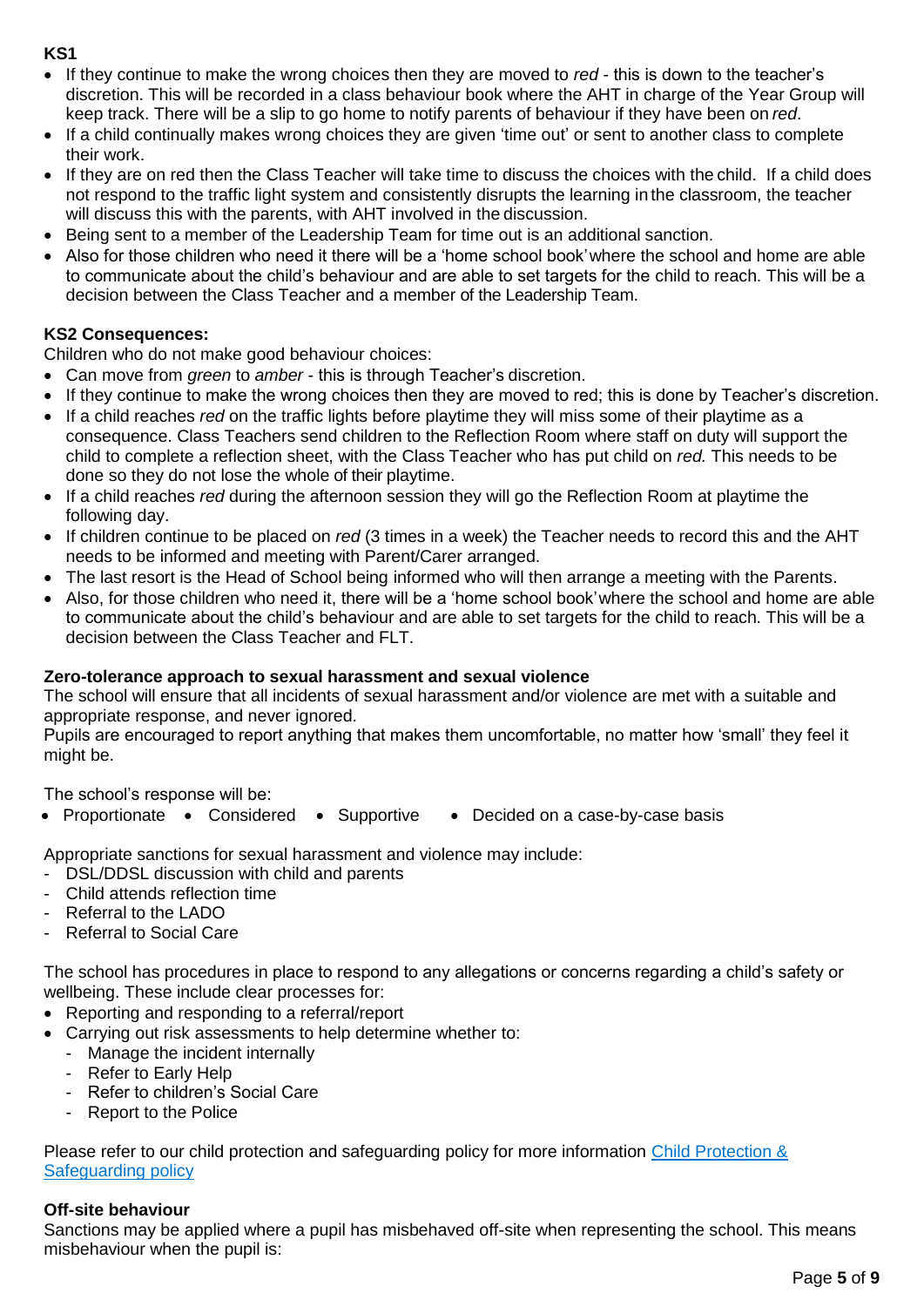- Taking part in any school-organised or school-related activity (e.g. school visits, sports competitions, etc.)
- Travelling to or from school
- Wearing school uniform
- In any other way identifiable as a pupil of our school

Sanctions may also be applied where a pupil has misbehaved off-site at any time, whether or not the conditions above apply, if the misbehaviour:

- Could have repercussions for the orderly running of the school
- Poses a threat to another pupil or member of the public
- Could adversely affect the reputation of the school

Sanctions will only be given out on school premises or elsewhere when the pupil is under the lawful control of the staff member (e.g. on a school-organised visit).

# **Malicious allegations**

Where a pupil makes an allegation/accusation against a member of staff and that allegation is shown to have been deliberately invented or malicious, the school will discipline the pupil in accordance with this policy.

Where a pupil makes an allegation of sexual violence or sexual harassment against another pupil and that allegation is shown to have been deliberately invented or malicious, the school will discipline the pupil in accordance with this policy.

In all cases where an allegation is determined to be unsubstantiated, unfounded, false or malicious, the school (in collaboration with the local authority designated officer, where relevant) will consider whether the pupil who made the allegation is in need of help, or the allegation may have been a cry for help. If so, a referral to children's social care may be appropriate.

The school will also consider the pastoral needs of staff and pupils accused of misconduct.

Please refer to our child protection and safeguarding policy for more information on responding to allegations of abuse against staff or other pupils.

# **Behaviour management**

#### **Classroom management**

Teaching and support staff are responsible for setting the tone and context for positive behaviour within the classroom.

They will:

- Create and maintain a stimulating environment that encourages pupils to be engaged
- Display the pupil code of conduct or their own classroom rules
- Develop a positive relationship with pupils, which may include:
	- Greeting pupils in the morning/at the start of lessons
	- Establishing clear routines
	- Communicating expectations of behaviour in ways other than verbally
	- Highlighting and promoting good behaviour
	- Concluding the day positively and starting the next day afresh
	- Having a plan for dealing with low-level disruption
	- Using positive reinforcement

# **Physical restraint**

In some circumstances, staff may use reasonable force to restrain a pupil to prevent them:

- Causing disorder
- Hurting themselves or others
- Damaging property

Incidents of physical restraint must:

- **Always be used as a last resort**
- Be applied using the minimum amount of force and for the minimum amount of time possible
- Be used in a way that maintains the safety and dignity of all concerned
- Never be used as a form of punishment
- Be recorded and reported to parents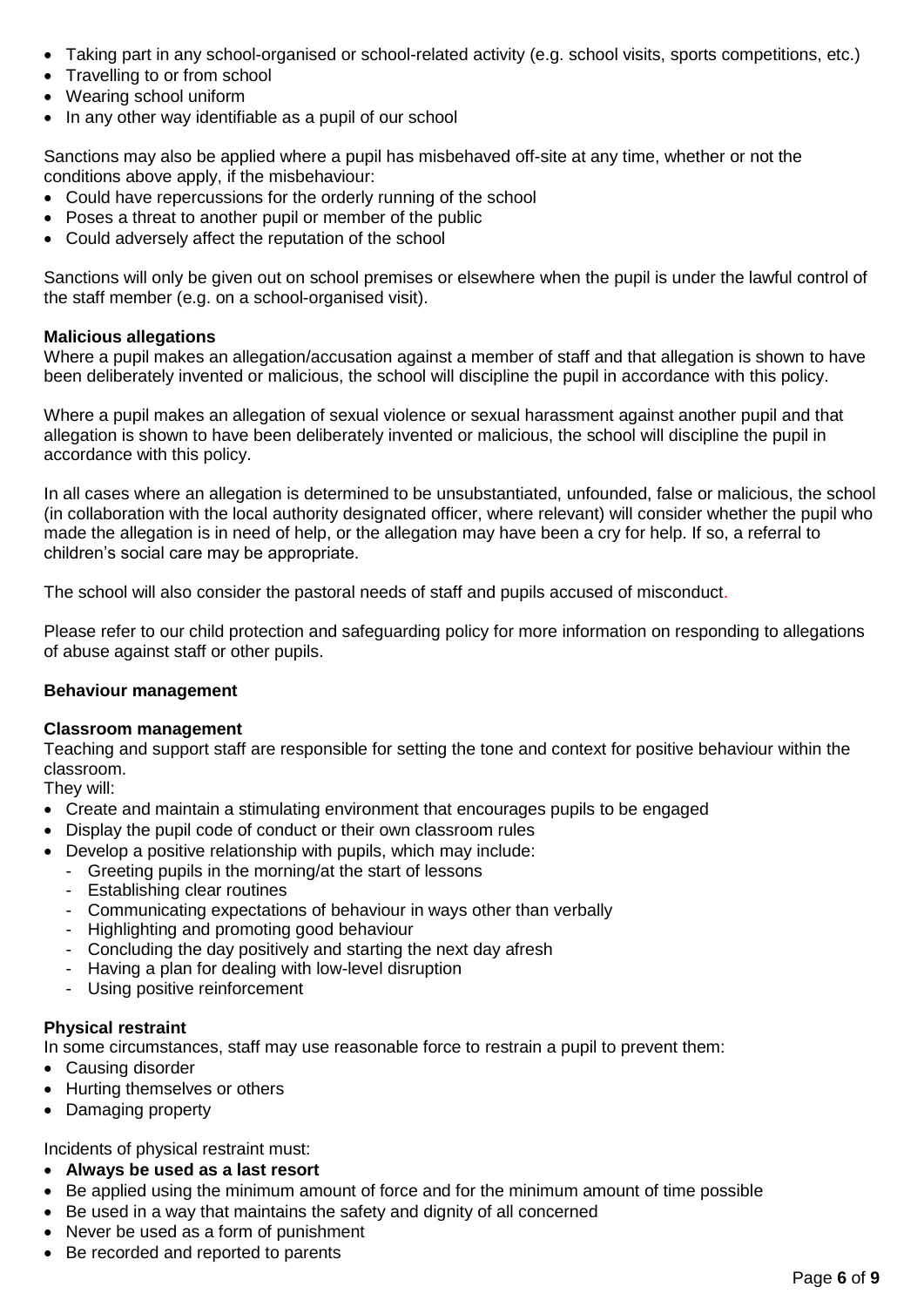# **Confiscation**

Any [prohibited items](#page-3-0) found in pupils' possession will be confiscated. These items will not be returned to pupils. We will also confiscate any item which is harmful or detrimental to school discipline. These items will be returned to pupils after discussion with senior leaders and parents, if appropriate.

Searching and screening pupils is conducted in line with the DfE's latest guidance on [Searching, screening](https://www.gov.uk/government/publications/searching-screening-and-confiscation)  [and confiscation](https://www.gov.uk/government/publications/searching-screening-and-confiscation)

# **Pupil support**

The school recognises its legal duty under the Equality Act 2010 to prevent pupils with a protected characteristic from being at a disadvantage. Consequently, our approach to challenging behaviour may be differentiated to cater to the needs of the pupil.

The school's special educational needs co-ordinator will evaluate a pupil who exhibits challenging behaviour to determine whether they have any underlying needs that are not currently being met. Where necessary, support and advice will also be sought from specialist teachers, an educational psychologist, medical practitioners and/or others, to identify or support specific needs.

When acute needs are identified in a pupil, we will liaise with external agencies and plan support programmes for that child. We will work with parents to create the plan and review it on a regular basis.

#### **Safeguarding**

The school recognises that changes in behaviour may be an indicator that a pupil is in need of help or protection. We will consider whether a pupil's misbehaviour may be linked to them suffering, or being likely to suffer, significant harm. Where this may be the case, we will follow our child protection and safeguarding policy.

#### **Exclusion**

The school follows the guidance from the DfE 2017 on exclusions: [Exclusion: Statutory guidance September](https://assets.publishing.service.gov.uk/government/uploads/system/uploads/attachment_data/file/921405/20170831_Exclusion_Stat_guidance_Web_version.pdf)  [2017](https://assets.publishing.service.gov.uk/government/uploads/system/uploads/attachment_data/file/921405/20170831_Exclusion_Stat_guidance_Web_version.pdf) The Government supports Headteachers in using exclusion as a sanction where it is warranted.

However, permanent exclusion should only be used as a last resort, in response to a serious breach or persistent breaches of the school's behaviour policy; and where allowing the pupil to remain in school would seriously harm the education or welfare of the pupil or others in the school. In all incidents of exclusion, it is the Executive Headteacher's/Heads of School's duty to inform the parents and keep a record of incidents that result in exclusion.

# <span id="page-7-0"></span>**Pupil transition**

To ensure a smooth transition to the next year, pupils have transition sessions with their new teacher(s), which include class/school visits. In addition, staff members hold transition meetings.

To ensure behaviour is continually monitored and the right support is in place, information related to pupil behaviour issues is always shared with new/receiving staff in our school, or with new settings/schools.

#### <span id="page-7-1"></span>**Training**

Our staff are provided with training on managing behaviour, and if/when necessary, including proper use of restraint, as part of the CPD offer.

Behaviour management will also form part of continuing professional development.

#### **Monitoring arrangements**

This behaviour policy will be reviewed by the Executive Headteacher/Heads of Schools and the curriculum committee. At each review, the policy will be approved by the Executive Headteacher.

The written statement of behaviour principles will be reviewed and approved by the curriculum committee.

#### <span id="page-7-2"></span>**Links with other policies**

This behaviour policy is linked to the following policies:

- Child Protection and Safeguarding policy
- Anti-bullying policy
- Equalities policy